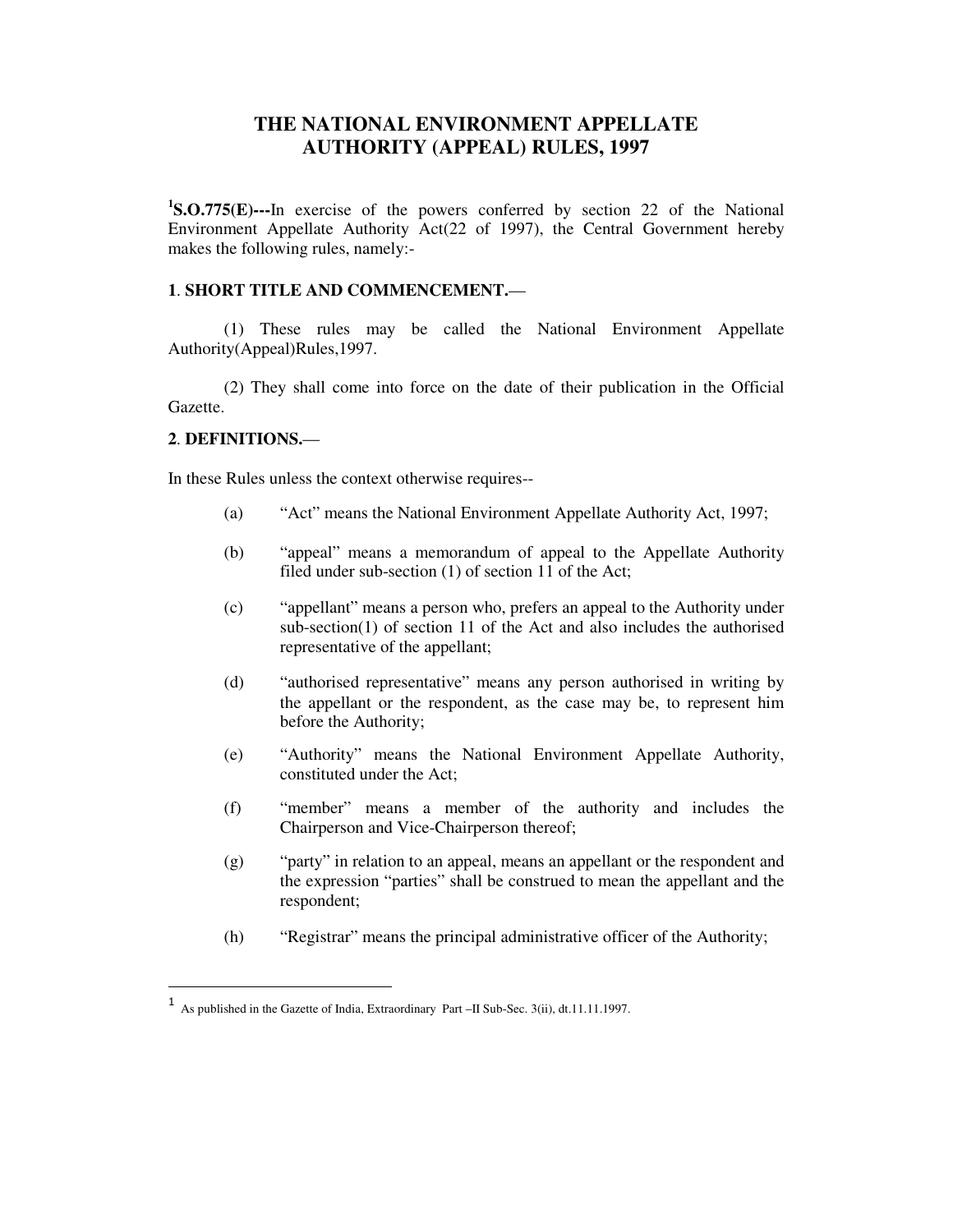- (i) "section" means section of the Act;
- (j) Words and phrases not defined in these rules but defined in the National Environment Appellate Authority Act,1997 shall have the same meaning respectively assigned to them in the Act.

## **3**. **LANGUAGE OF THE AUTHORITY. –**

(1) The pleadings before the Authority may, at the option of the respective parties, be in English or in Hindi.

(2) All Orders and other proceedings of the Authority may, at the option of the Authority, be in English or in Hindi.

#### **4**. **HEAD QUARTERS OF THE AUTHORITY.-**

(1) The head quarters of the Authority shall be at Delhi.

 (2) Appeals may be heard at the head quarters or at the discretion of the Chairperson, at any other place.

 (3) The office of the Authority shall observe such public and other holidays as are observed by the offices of the Central Government.

# **5. FORM OF MEMORANDUM OF APPEAL AND ITS PRESENTATION BEFORE THE AUTHORITY.-**

(1) Memorandum of appeal to be presented to the Authority shall be in Form-A specified in these rules and shall contain the particulars required thereunder. The Memorandum of Appeal shall be in English or in Hindi and shall set forth concisely and under distinct heads, the grounds of appeal without any argument or narrative and such grounds shall be numbered consecutively.

(2) Every Memorandum of appeal shall be presented by the appellant in person, or when there are more appellants than one, by any of them, or by his authorised representative before the Registrar or any other officer authorised in this behalf by the Chairman or may be sent by registered post with acknowledgment due addressed to the Registrar.

(3) Where Memorandum of Appeal is sent by registered post, the date of receipt of the said Memorandum at the Head Office, as endorsed by either of them, shall be taken as the date of filing of the appeal by the appellant.

(4) Where there is a delay in the presentation of the memorandum of appeal before the Authority, such memorandum of appeal shall be accompanied by a separate application for condonation of delay and the supporting affidavit of such application.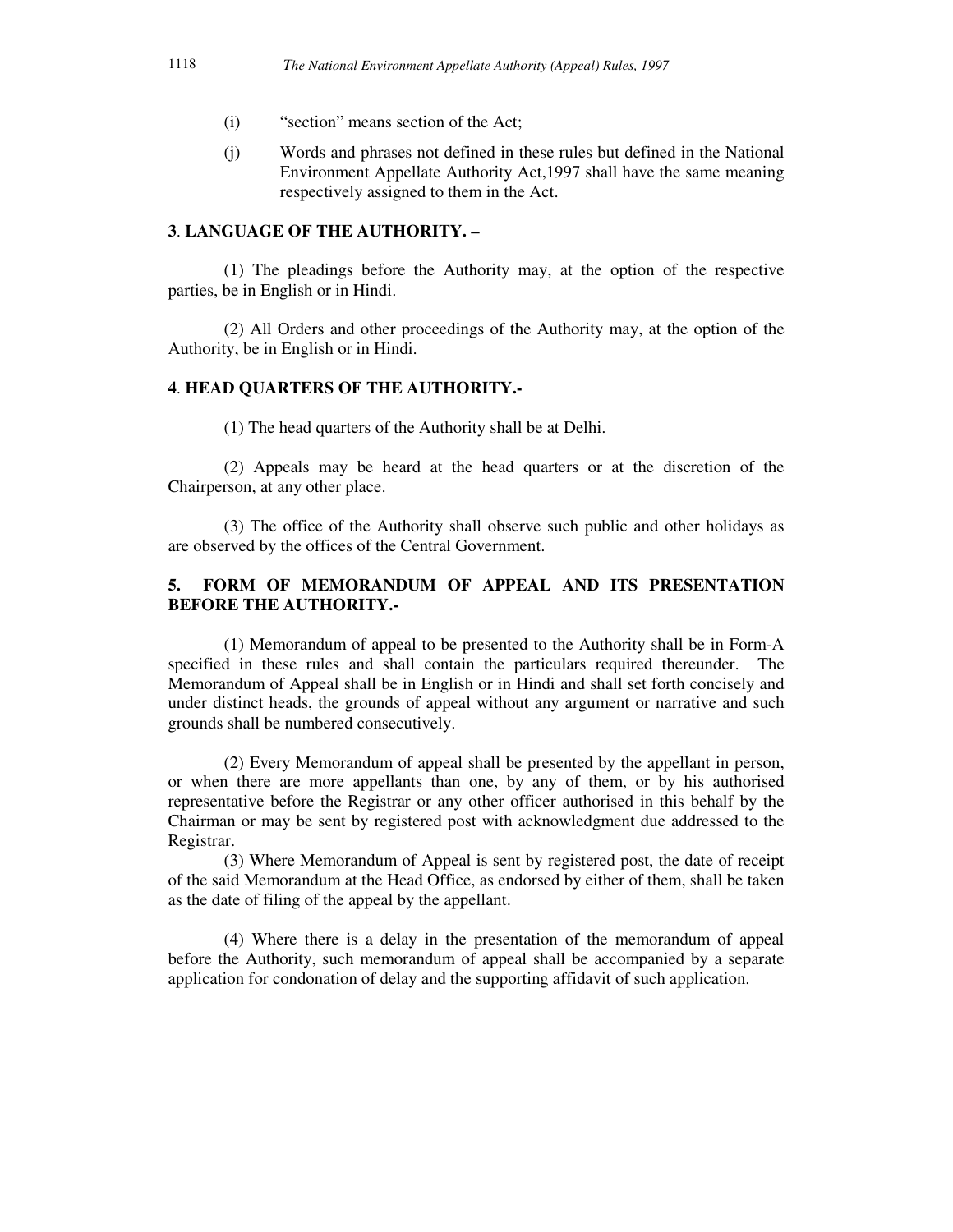(5) Every memorandum of appeal and the attested copy of the order appealed against and the application for condonation of delay and the supporting affidavit to be filed before the Authority shall be accompanied by five sets of their copies for the Authority and one set of copies for each of the Respondents.

(6) In every appeal, the competent authority which passed the order appealed against, shall be impleaded as one of the respondents.

## **6. REGISTRATION OF APPEAL.-**

(1) Every Memorandum of Appeal duly filed under these rules shall be registered as an appeal filed before the Authority and numbered by the Registrar. If the appeal is registered and numbered or if not so registered or numbered, the appellant or his representative shall be informed accordingly by an intimation sent in this regard by the Registrar or other authorised officer within fifteen days of the receipt of the appeal. If the intimation so sent is of non-registering and non-numbering, it shall be in Form-B specified to these rules and time not exceeding thirty days shall be given for removing of such causes. On removal of such causes the appeal shall be registered and numbered and intimation given.

 (2) After registration and numbering of the appeal, notices of appeal alongwith the set of copies of memorandum of appeal and other annexures thereto, shall be sent to every respondent, under registered post, acknowledgment(s) due, intimating the date and place of hearing of the appeal by the Authority. Intimation of the date and place of hearing of the appeal shall also be given to appellant or his representative by registered post with acknowledgment due. In addition to above, such intimations shall also be given to parties, under certificate of posting duly addressed, as found in the Memorandum of Appeal. Due service of such notices shall be presumed by the Authority if sent to addressees, found in the Memorandum of appeal, before fifteen days from the date fixed for hearing.

 (3) Notices of intimation to be sent to the parties by the Authority shall be in Form 'C' specified to these rules.

#### **7**. **ADJOURNMENT.-**

The Authority may adjourn the hearing of the appeal and intimate the parties to appear on the next date and place of hearing of the appeal.

#### **8. CLUBBING OF APPEALS.-**

Appeals against a common order, can be clubbed and heard together by the Authority.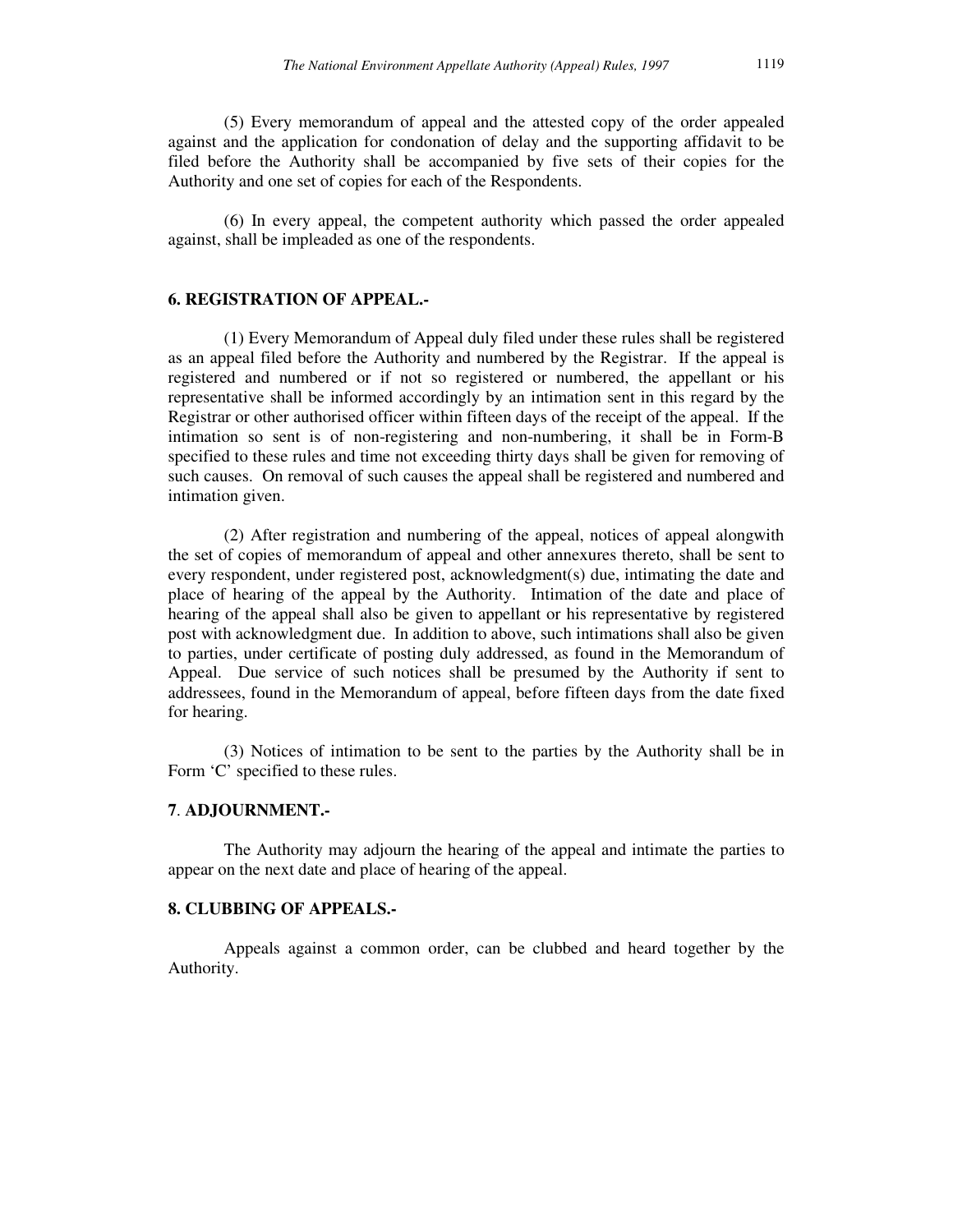## **9. DEFAULT OF APPEARANCE OF PARTIES AT THE HEARING.**-

When the appellant or his representative fails to be present at the hearing of the appeal before the Authority, the appeal may be dismissed for such default of appearance or may be decided ex-parte. Similarly, when the respondent or his representative does not appear at the hearing of the appeal, the appeal may be heard ex-parte and decided finally. Where the appeal is dismissed for default of appearance or the appeal is allowed ex-parte, the order so made may be set aside, if the defaulting party shows sufficient cause for non-appearance by filing an application supported by affidavit,with the required number of copies given for the Authority and served on opposing parties and appeal heard afresh with notice to all parties and decided on merits.

#### **10. PROCEEDINGS OPEN TO PUBLIC.-**

Hearing of the appeals by the Authority shall be open to public unless otherwise ordered by the Chairperson for security or other reasons.

#### **11. ORDERS OF THE AUTHORITY.**-

After hearing of the appeals, the orders of the Authority may be pronounced on the same day or may postponed to a future date. Where the order is postponed, the same shall be delivered on the date to be fixed for the purpose by the Authority and copies thereof shall be sent to parties to the appeal by the Registrar or any other authorised officer.

# **12. ORDERS OF THE AUTHORITY AND TIME-FRAME FOR DISPOSAL OF APPEAL.-**

(1) The Authority shall dispose of the appeal within ninety days from the date of filing of the appeal; "Provided that the authority may for reasons to be recorded in writing, extend it by a further period of thirty days. Every order of the Authority disposing of an appeal finally shall be in writing, signed and dated by the Chairperson, or Vice Chairperson and Member or Members, who have heard the appeal.

 (2) Where the order of the Authority finally disposing of the appeal is unanimous, an order shall be pronounced by the Authority.

 (3) If the members of the authority differ in opinion on any point, the point shall be decided according to the opinion of the majority, if there is a majority, but if the members are equally divided, they shall state the point or points on which, they differ and make a reference to the Chairperson of the Authority and his opinion on the point shall be the opinion of the majority.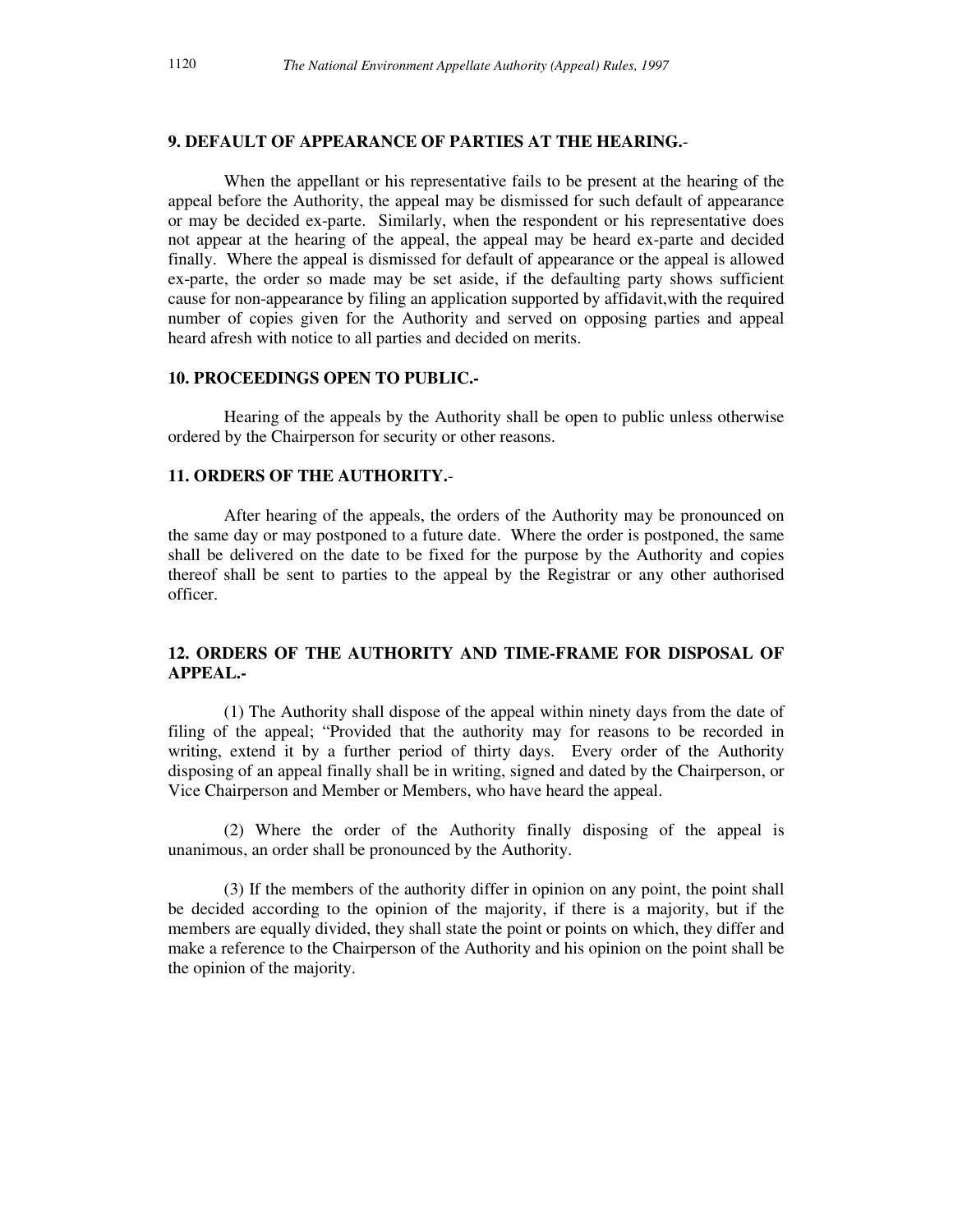(4) No order of the Authority shall be questioned on the ground merely of the existence of any vacancy or defect in the constitution of the Authority or any defect in the appointment of a person acting as the member of the Authority.

# **13. ADDITIONAL EVIDENCE.-**

If at any stage of hearing of the appeal, the Authority considers that additional evidence needs to be taken by if for a proper disposal of the appeal, it can either take on record such evidence directly or obtain the same from the authority against the order of which the appeal is filed.

#### **14**. **PRINCIPLES OF NATURAL JUSTICE.-**

When there are no specific rules governing the hearing of the appeal, Principles of Natural Justice shall be observed.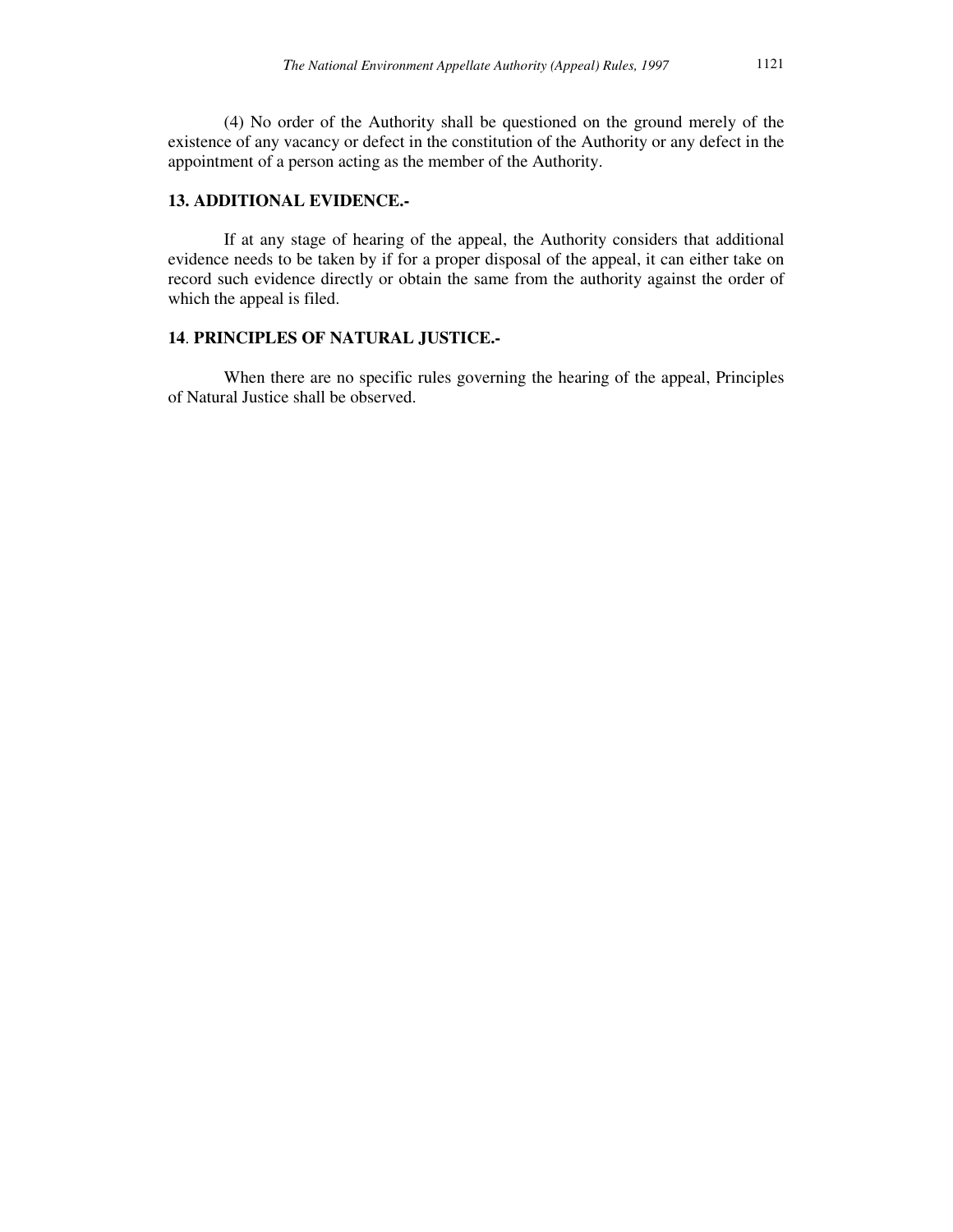# **FORM-A**

#### [See rule  $6(1)$ ]

Before

The National Environment Appellate Authority, New Delhi

### **MEMORANDUM OF APPEAL**

(Under Section 13(1) of National Environment Appellate Authority Act,1997)

| Between: |             |
|----------|-------------|
| 1.<br>2. | Appellant/s |
| 1.       | And         |

…..Respondent/s

 1) The address/es of the Appellant/s is/are as given above for the service of notices of this appeal and that of their representative……………………………………………………………………

 2) The address/es of the Respondent/s is/or as given above for service of notices of the appeal………………………………………………………………………...

 3) The Appellant/s above-named begs to present the Memorandum of Appeal against the order dated…………..of…………….Respondent/s granting environmental clearance in favour of Respondents for on the grounds set-out hereunder :

|                | Facts in brief       |
|----------------|----------------------|
| 2.<br>3.       |                      |
| 1.<br>2.<br>3. | Grounds              |
| 1.<br>2.<br>3. | Limitation<br>Prayer |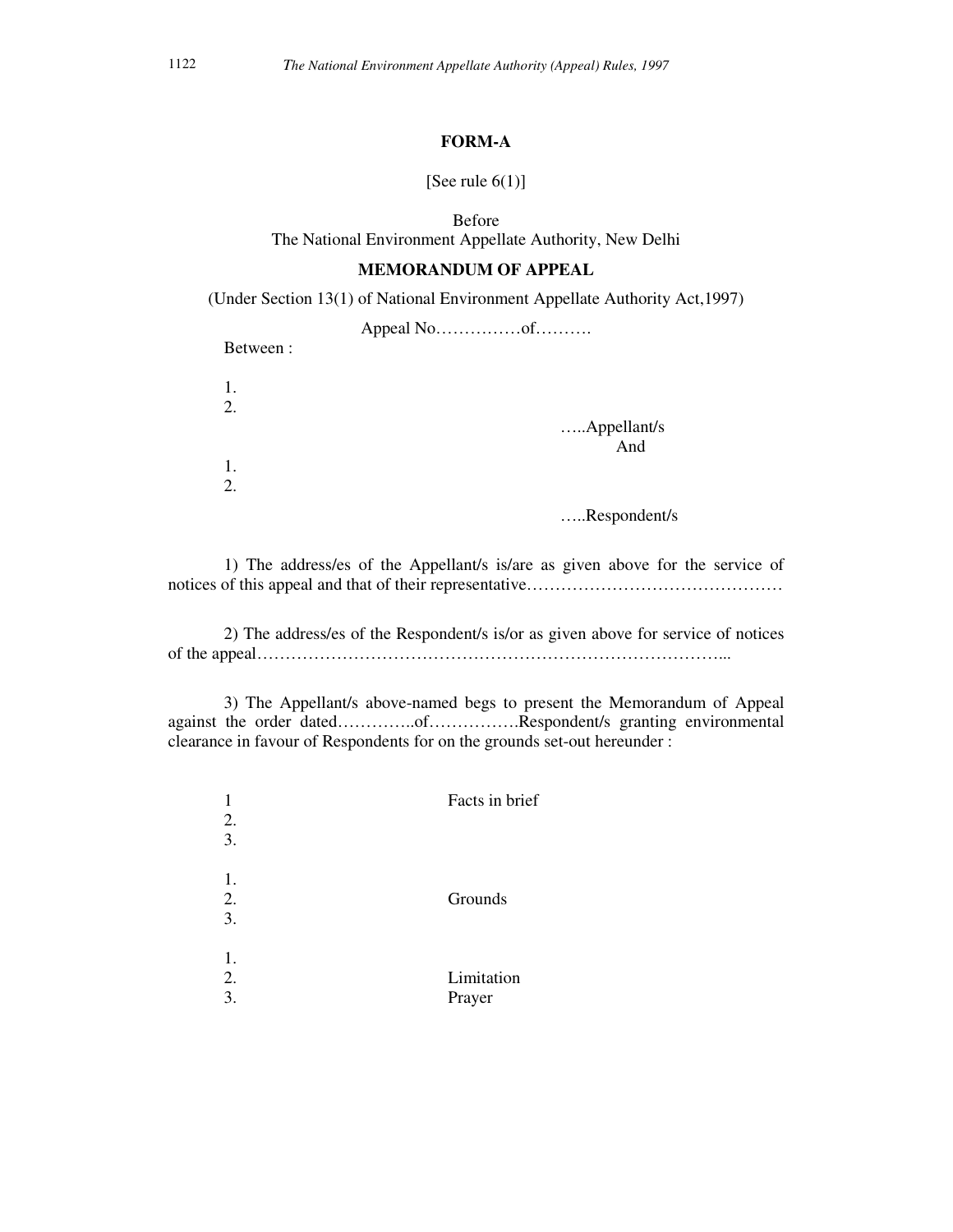………………………………………… Signature of Appellant/s

……………………………………………… Signature of Authorised Representative of Appellant/s

Verification

 I,……………………………………………..the appellant, do hereby declare that what is stated above is true to the best of my information and belief.

Verified today the…………..day of……………….

 …………………………………. Signature of Appellant/s

…………………………………………

Signature of Authorised Representative of Appellant/s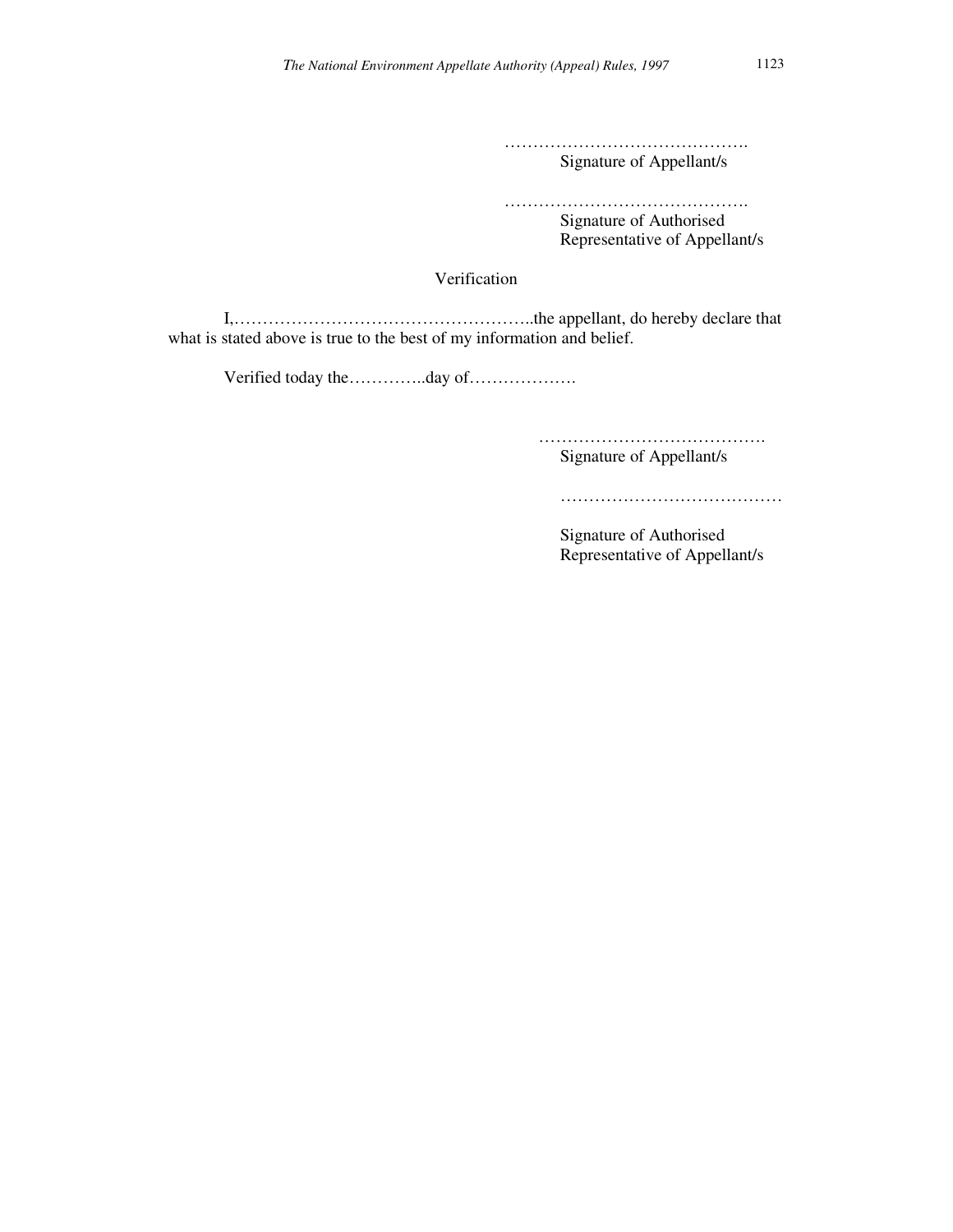#### **FORM-B**

#### [See rule  $6(1)$ ]

# Before The National Environment Appellate Authority

## New Delhi

# Appeal No………………of……………..

Between :

| 1. |                    |
|----|--------------------|
| 2. | Appellant/s<br>And |
| 1. |                    |
| 2. | Respondent/s       |
|    | Notice             |

 You have filed the above appeal against the order dated………..of Respondent granting environmental clearance in favour of Respondent/s

On scrutinizing of appeal the following defects are noticed :

- 1. 2.
- 3.
- 4.

 Please note that above defects are to be removed on or before………………if the appeal has to be registered for hearing and disposal. You may also note that if the defects are not so removed the appeal will be placed for orders of rejection before the Appellate Authority.

Seal Signature of Registrar Or Authorised Officer